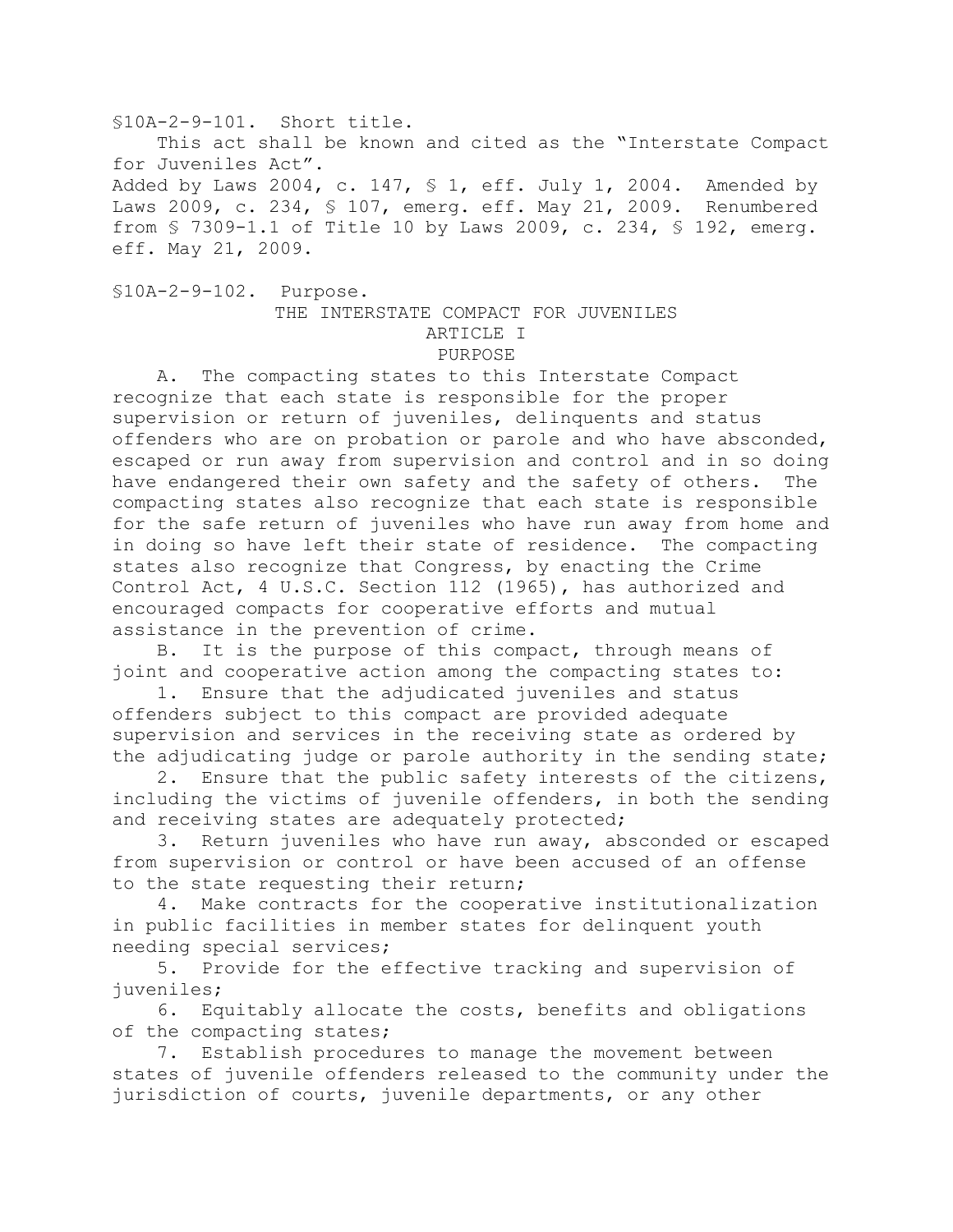criminal or juvenile justice agency which has jurisdiction over juvenile offenders;

8. Ensure immediate notice to jurisdictions where defined offenders are authorized to travel or to relocate across state lines;

9. Establish procedures to resolve pending charges detainers. against juvenile offenders prior to transfer or release to the community under the terms of this compact;

10. Establish a system of uniform data collection on information pertaining to juveniles subject to this compact that allows access by authorized juvenile justice and criminal justice officials, and regular reporting of Compact activities to heads of state executive, judicial, and legislative branches and juvenile and criminal justice administrators;

11. Monitor compliance with rules governing interstate movement of juveniles and initiate interventions to address and correct noncompliance;

12. Coordinate training and education regarding the regulation of interstate movement of juveniles for officials involved in such activity; and

13. Coordinate the implementation and operation of the compact with the Interstate Compact for the Placement of Children, the Interstate Compact for Adult Offender Supervision and other compacts affecting juveniles particularly in those cases where concurrent or overlapping supervision issues arise.

It is the policy of the compacting states that the activities conducted by the Interstate Commission created herein are the formation of public policies and therefore are public business. Furthermore, the compacting states shall cooperate and observe their individual and collective duties and responsibilities for the prompt return and acceptance of juveniles subject to the provisions of this compact.

The provisions of this compact shall be reasonably and liberally construed to accomplish the purposes and policies of the compact.

Added by Laws 2004, c. 147, § 2, eff. July 1, 2004. Renumbered from § 7309-1.2 of Title 10 by Laws 2009, c. 234, § 192, emerg. eff. May 21, 2009.

§10A-2-9-103. Definitions.

#### ARTICLE II

#### DEFINITIONS

As used in this compact, unless the context clearly requires a different construction:

1. "Bylaws" means those bylaws established by the Interstate Commission for its governance, or for directing or controlling its actions or conduct;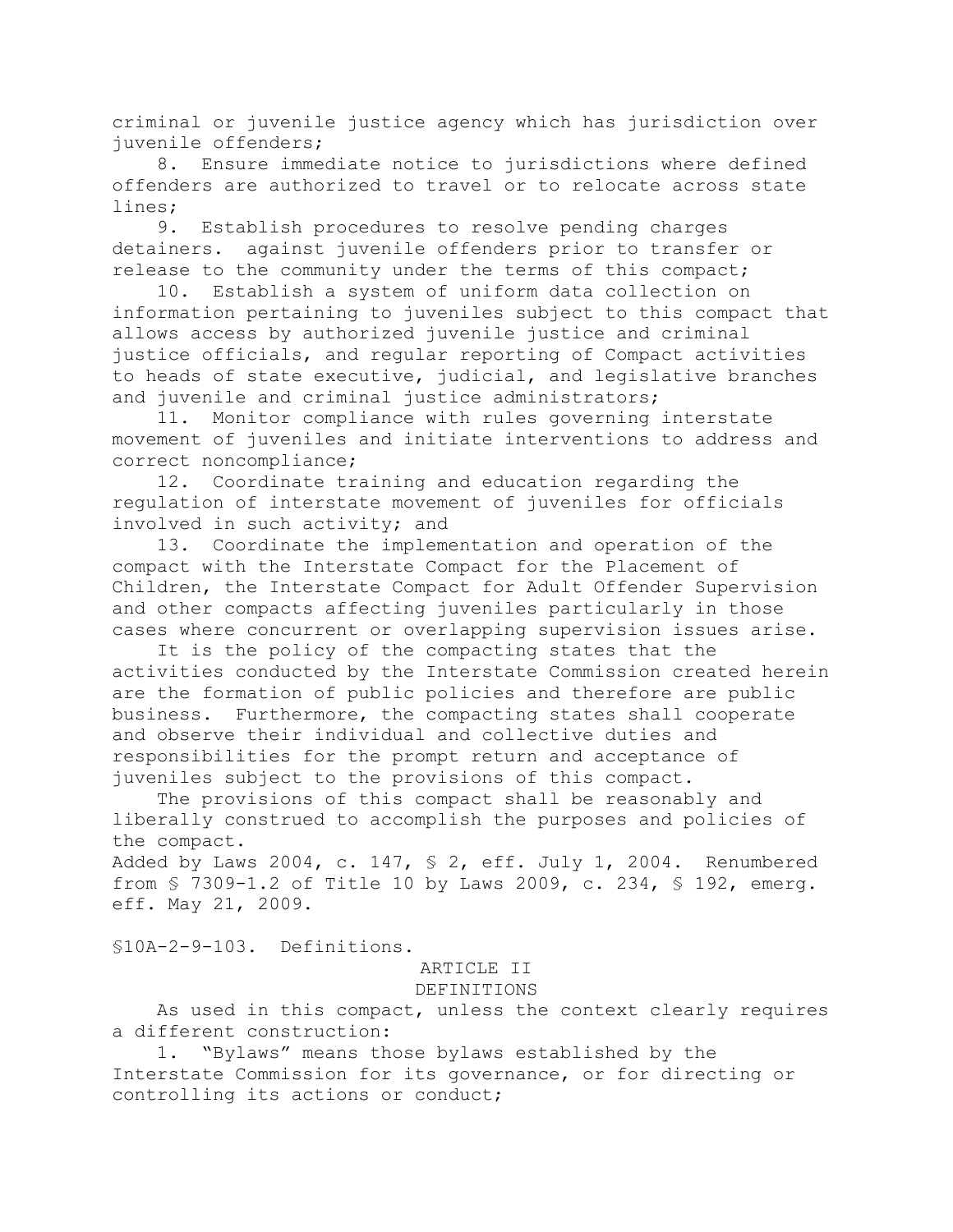2. "Compact administrator" means the individual in each compacting state appointed pursuant to the terms of this compact, responsible for the administration and management of the state's supervision and transfer of juveniles subject to the terms of this compact, the rules adopted by the Interstate Commission and policies adopted by the State Council under this compact;

3. "Compacting state" means any state which has enacted the enabling legislation for this compact;

4. "Commissioner" means the voting representative of each compacting state appointed pursuant to Article III of this compact;

5. "Court" means any court having jurisdiction over delinquent, neglected, or dependent children;

6. "Deputy compact administrator" means the individual, if any, in each compacting state appointed to act on behalf of a Compact Administrator pursuant to the terms of this compact responsible for the administration and management of the state's supervision and transfer of juveniles subject to the terms of this compact, the rules adopted by the Interstate Commission and policies adopted by the State Council under this compact;

7. "Interstate Commission" means the Interstate Commission for Juveniles created by Article III of this compact;

8. "Juvenile" means any person defined as a juvenile in any member state or by the rules of the Interstate Commission, including:

- a. "accused delinquent" means a person charged with an offense that, if committed by an adult, would be a criminal offense,
- b. "adjudicated delinquent" means a person found to have committed an offense that, if committed by an adult, would be a criminal offense,
- c. "accused status offender" means a person charged with an offense that would not be a criminal offense if committed by an adult,
- d. "adjudicated status offender" means a person found to have committed an offense that would not be a criminal offense if committed by an adult, and
- e. "non-offender" means a person in need of supervision who has not been accused or adjudicated a status offender or delinquent;

9. "Noncompacting state" means any state which has not enacted the enabling legislation for this compact;

10. "Probation or parole" means any kind of supervision or conditional release of juveniles authorized under the laws of the compacting states;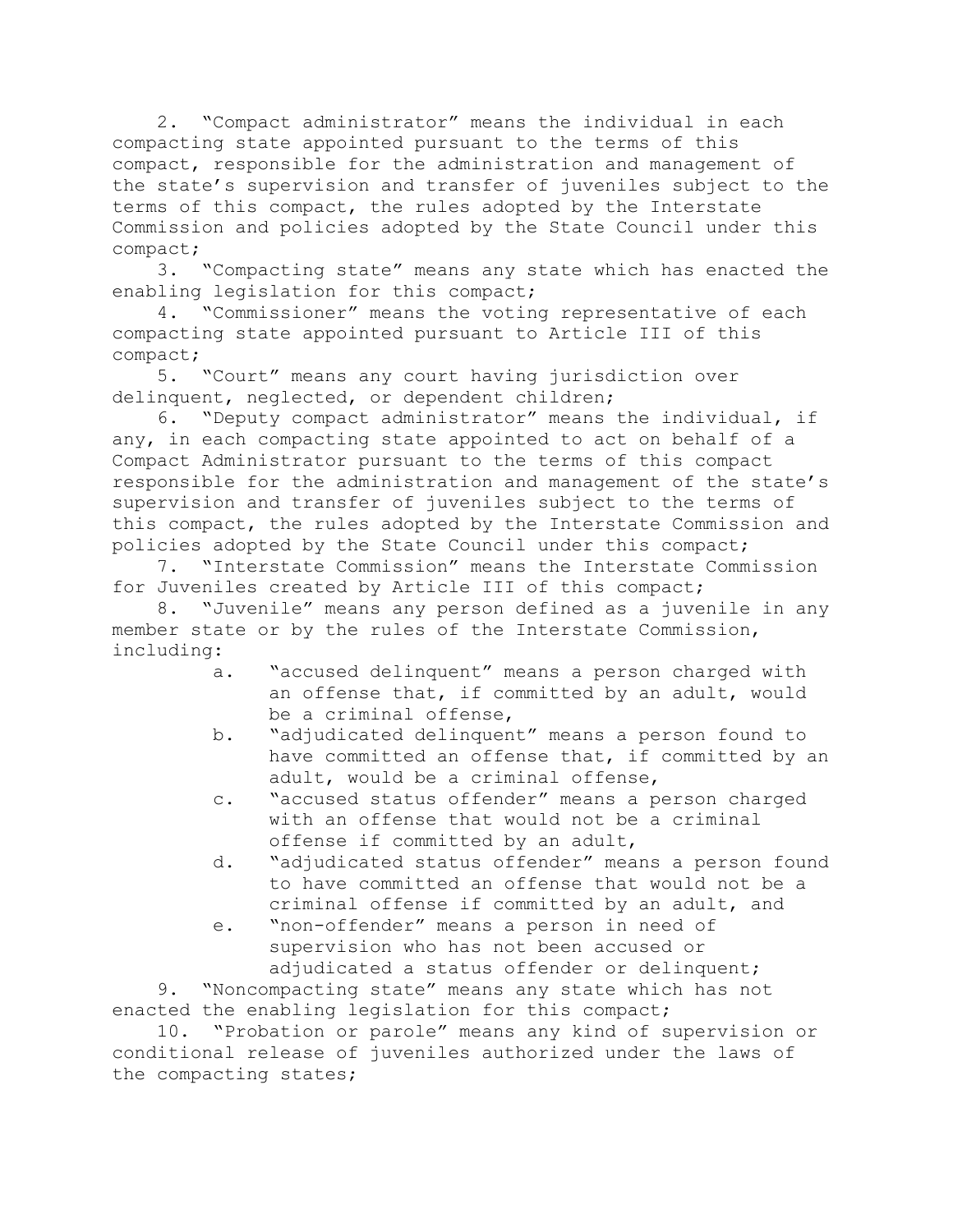11. "Rule" means a written statement by the Interstate Commission promulgated pursuant to Article VI of this compact that is of general applicability, implements, interprets or prescribes a policy or provision of the Compact, or an organizational, procedural, or practice requirement of the Interstate Commission, and has the force and effect of statutory law in a compacting state, and includes the amendment, repeal, or suspension of an existing rule; and

12. "State" means a state of the United States, the District of Columbia (or its designee), the Commonwealth of Puerto Rico, the U.S. Virgin Islands, Guam, American Samoa, and the Northern Marianas Islands.

Added by Laws 2004, c. 147, § 3, eff. July 1, 2004. Renumbered from § 7309-1.3 of Title 10 by Laws 2009, c. 234, § 192, emerg. eff. May 21, 2009.

## §10A-2-9-104. Interstate Commission for Juveniles. ARTICLE III INTERSTATE COMMISSION FOR JUVENILES

A. The compacting states hereby create the "Interstate Commission for Juveniles". The Interstate Commission shall be a body corporate and joint agency of the compacting states. The Interstate Commission shall have all the responsibilities, powers and duties set forth herein, and such additional powers as may be conferred upon it by subsequent action of the respective legislatures of the compacting states in accordance with the terms of this compact.

B. The Interstate Commission shall consist of commissioners appointed by the appropriate appointing authority in each state pursuant to the rules and requirements of each compacting state and in consultation with the State Council for Interstate Juvenile Supervision created hereunder. The commissioner shall be the compact administrator, deputy compact administrator or designee from that state who shall serve on the Interstate Commission in such capacity under or pursuant to the applicable law of the compacting state.

C. In addition to the commissioners who are the voting representatives of each state, the Interstate Commission shall include individuals who are not commissioners, but who are members of interested organizations. Such noncommissioner members must include a member of the national organizations of governors, legislators, state chief justices, attorneys general, Interstate Compact for Adult Offender Supervision, Interstate Compact for the Placement of Children, juvenile justice and juvenile corrections officials, and crime victims. All noncommissioner members of the Interstate Commission shall be ex officio (nonvoting) members. The Interstate Commission may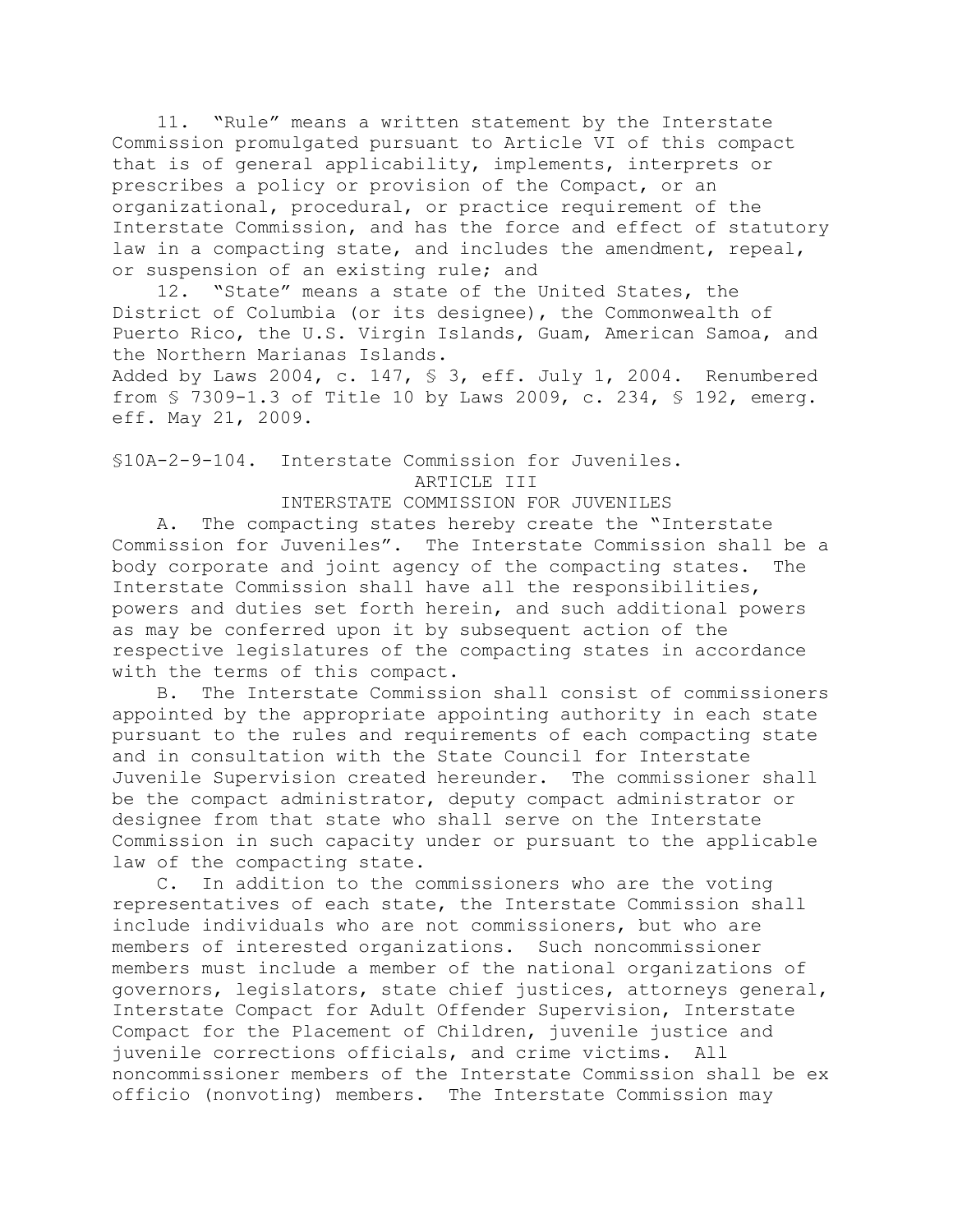provide in its bylaws for such additional ex officio (nonvoting) members, including members of other national organizations, in such numbers as shall be determined by the Interstate Commission.

D. Each compacting state represented at any meeting of the Interstate Commission is entitled to one vote. A majority of the compacting states shall constitute a quorum for the transaction of business, unless a larger quorum is required by the bylaws of the Interstate Commission.

E. The Interstate Commission shall meet at least once each calendar year. The chairperson may call additional meetings and, upon the request of a simple majority of the compacting states, shall call additional meetings. Public notice shall be given of all meetings and meetings shall be open to the public.

F. The Interstate Commission shall establish an executive committee, which shall include Interstate Commission officers, members, and others as determined by the bylaws. The executive committee shall have the power to act on behalf of the Interstate Commission during periods when the Interstate Commission is not in session, with the exception of rulemaking and/or amendment to the compact. The executive committee shall oversee the day-to-day activities of the administration of the compact managed by an executive director and Interstate Commission staff; administers enforcement and compliance with the provisions of the compact, its bylaws and rules, and performs such other duties as directed by the Interstate Commission or set forth in the bylaws.

G. Each member of the Interstate Commission shall have the right and power to cast a vote to which that compacting state is entitled and to participate in the business and affairs of the Interstate Commission. A member shall vote in person and shall not delegate a vote to another compacting state. However, a commissioner, in consultation with the state council, shall appoint another authorized representative, in the absence of the commissioner from that state, to cast a vote on behalf of the compacting state at a specified meeting. The bylaws may provide for members' participation in meetings by telephone or other means of telecommunication or electronic communication.

H. The Interstate Commission's bylaws shall establish conditions and procedures under which the Interstate Commission shall make its information and official records available to the public for inspection or copying. The Interstate Commission may exempt from disclosure any information or official records to the extent they would adversely affect personal privacy rights or proprietary interests.

I. Public notice shall be given of all meetings and all meetings shall be open to the public, except as set forth in the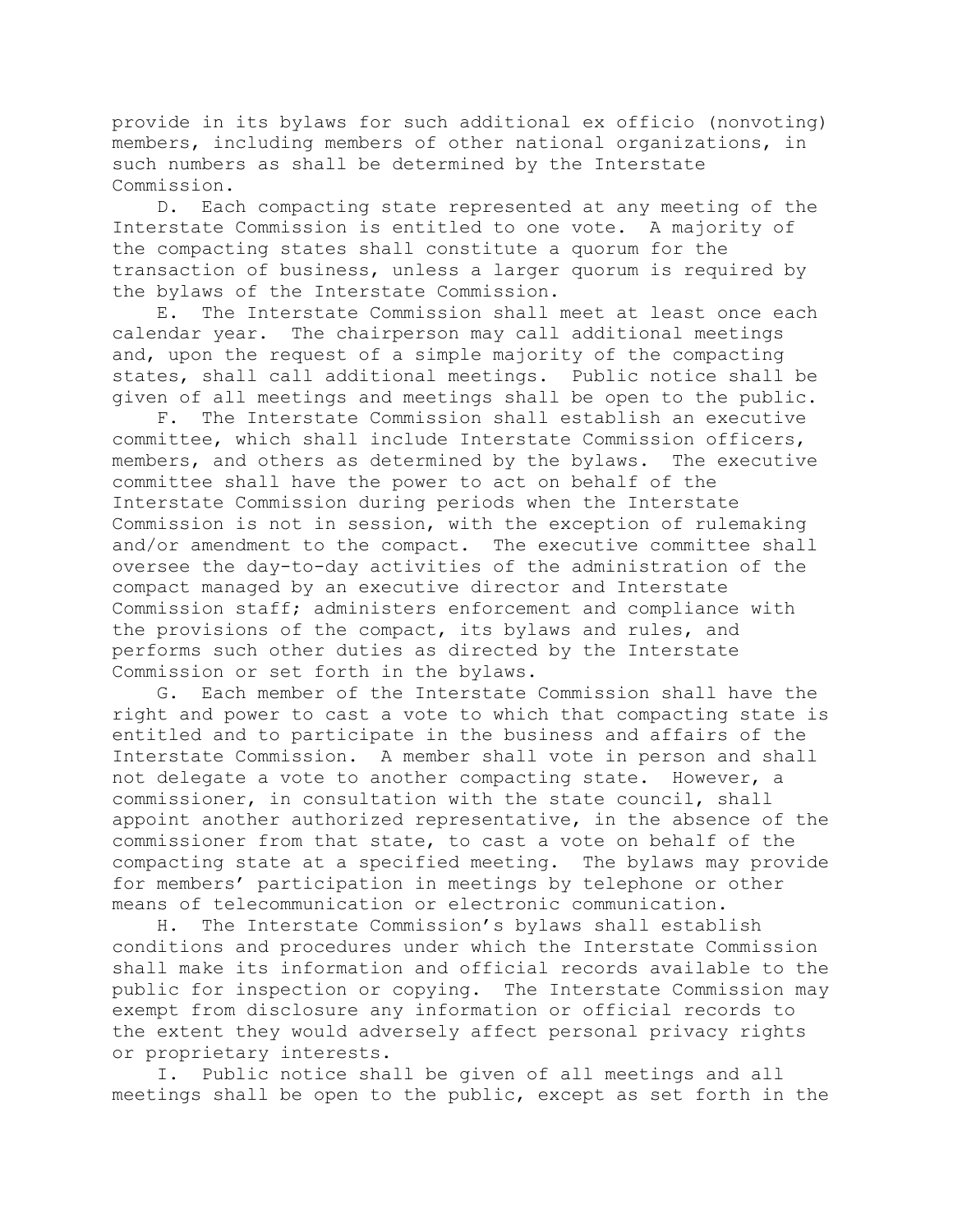rules or as otherwise provided in the compact. The Interstate Commission and any of its committees may close a meeting to the public where it determines by two-thirds vote that an open meeting would be likely to:

1. Relate solely to the Interstate Commission's internal personnel practices and procedures;

2. Disclose matters specifically exempted from disclosure by statute;

3. Disclose trade secrets or commercial or financial information which is privileged or confidential;

4. Involve accusing any person of a crime, or formally censuring any person;

5. Disclose information of a personal nature where disclosure would constitute a clearly unwarranted invasion of personal privacy;

6. Disclose investigative records compiled for law enforcement purposes;

7. Disclose information contained in or related to examination, operating or condition reports prepared by, or on behalf of or for the use of, the Interstate Commission with respect to a regulated person or entity for the purpose of regulation or supervision of such person or entity;

8. Disclose information, the premature disclosure of which would significantly endanger the stability of a regulated person or entity; or

9. Specifically relate to the Interstate Commission's issuance of a subpoena, or its participation in a civil action or other legal proceeding.

J. For every meeting closed pursuant to this provision, the Interstate Commission's legal counsel shall publicly certify that, in the legal counsel's opinion, the meeting may be closed to the public, and shall reference each relevant exemptive provision. The Interstate Commission shall keep minutes which shall fully and clearly describe all matters discussed in any meeting and shall provide a full and accurate summary of any actions taken, and the reasons therefore, including a description of each of the views expressed on any item and the record of any roll call vote (reflected in the vote of each member on the question). All documents considered in connection with any action shall be identified in such minutes.

K. The Interstate Commission shall collect standardized data concerning the interstate movement of juveniles as directed through its rules which shall specify the data to be collected, the means of collection and data exchange and reporting requirements. Such methods of data collection, exchange and reporting shall insofar as is reasonably possible conform to up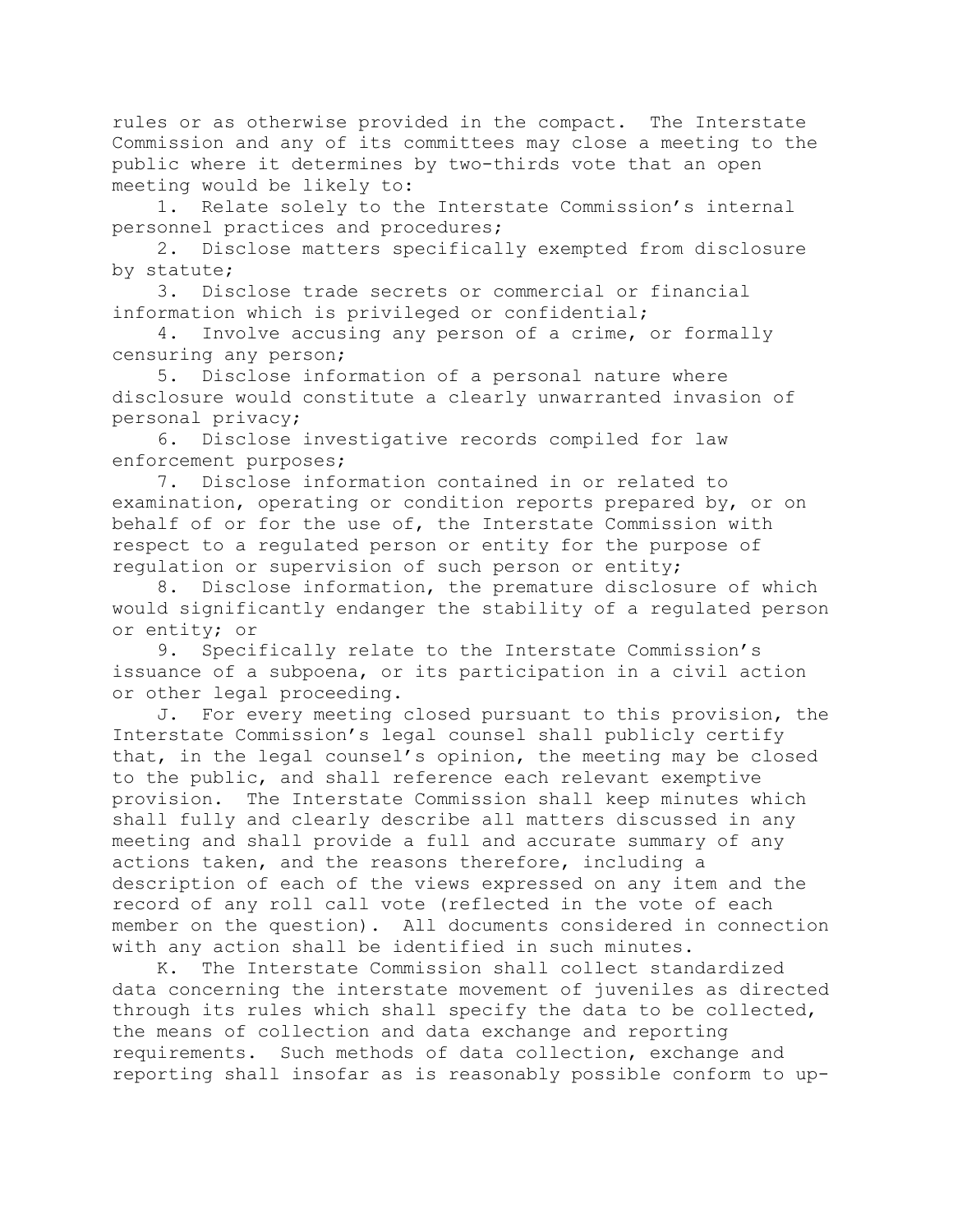to-date technology and coordinate its information functions with the appropriate repository of records. Added by Laws 2004, c. 147,  $\frac{1}{2}$  4, eff. July 1, 2004. Renumbered from § 7309-1.4 of Title 10 by Laws 2009, c. 234, § 192, emerg. eff. May 21, 2009.

§10A-2-9-105. Interstate Commission - Powers and duties. ARTICLE IV

POWERS AND DUTIES OF THE INTERSTATE COMMISSION

The Interstate Commission shall have the following powers and duties:

1. To provide for dispute resolution among compacting states;

2. To promulgate rules to effect the purposes and obligations as enumerated in this compact, which shall have the force and effect of statutory law and shall be binding in the compacting states to the extent and in the manner provided in this compact;

3. To oversee, supervise and coordinate the interstate movement of juveniles subject to the terms of this compact and any bylaws adopted and rules promulgated by the Interstate Commission;

4. To enforce compliance with the compact provisions, the rules promulgated by the Interstate Commission, and the bylaws, using all necessary and proper means, including but not limited to the use of judicial process;

5. To establish and maintain offices which shall be located within one or more of the compacting states;

6. To purchase and maintain insurance and bonds;

7. To borrow, accept, hire or contract for services of personnel;

8. To establish and appoint committees and hire staff which it deems necessary for the carrying out of its functions including, but not limited to, an executive committee as required by Article III which shall have the power to act on behalf of the Interstate Commission in carrying out its powers and duties hereunder;

9. To elect or appoint such officers, attorneys, employees, agents, or consultants, and to fix their compensation, define their duties and determine their qualifications; and to establish the Interstate Commission's personnel policies and programs relating to, inter alia, conflicts of interest, rates of compensation, and qualifications of personnel;

10. To accept any and all donations and grants of money, equipment, supplies, materials, and services, and to receive, utilize, and dispose of it;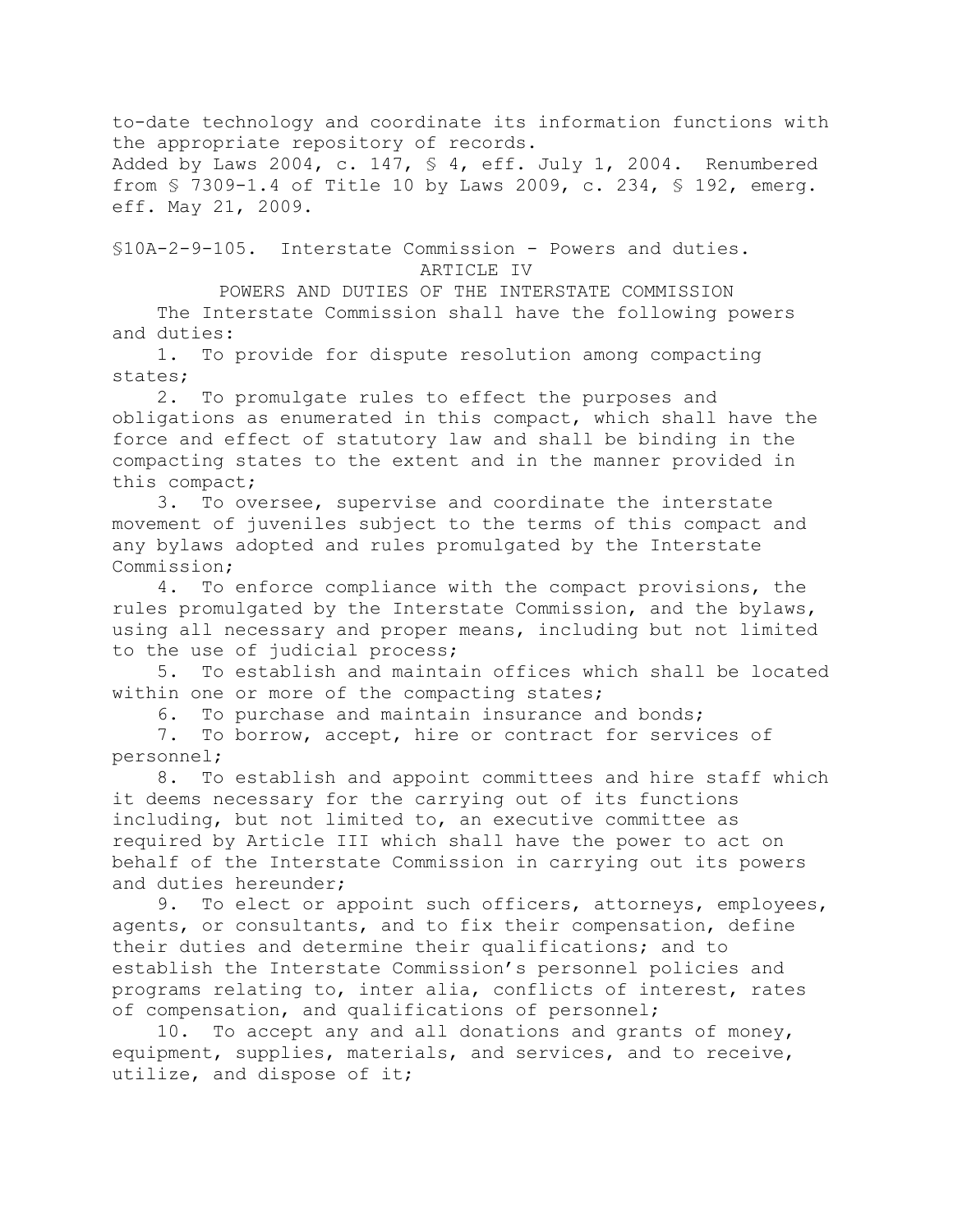11. To lease, purchase, accept contributions or donations of, or otherwise to own, hold, improve or use any property, real, personal, or mixed;

12. To sell, convey, mortgage, pledge, lease, exchange, abandon, or otherwise dispose of any property, real, personal or mixed;

13. To establish a budget and make expenditures and levy dues as provided in Article VIII of this compact;

14. To sue and be sued;

15. To adopt a seal and bylaws governing the management and operation of the Interstate Commission;

16. To perform such functions as may be necessary or appropriate to achieve the purposes of this compact;

17. To report annually to the legislatures, governors, judiciary, and state councils of the compacting states concerning the activities of the Interstate Commission during the preceding year. Such reports shall also include any recommendations that may have been adopted by the Interstate Commission;

18. To coordinate education, training and public awareness regarding the interstate movement of juveniles for officials involved in such activity;

19. To establish uniform standards of the reporting, collecting and exchanging of data; and

20. The Interstate Commission shall maintain its corporate books and records in accordance with the bylaws. Added by Laws 2004, c. 147, § 5, eff. July 1, 2004. Renumbered from § 7309-1.5 of Title 10 by Laws 2009, c. 234, § 192, emerg.

eff. May 21, 2009.

§10A-2-9-106. Interstate Commission - Organization and operation.

#### ARTICLE V

ORGANIZATION AND OPERATION OF THE INTERSTATE COMMISSION A. Bylaws.

The Interstate Commission shall, by a majority of the members present and voting, within twelve (12) months after the first Interstate Commission meeting, adopt bylaws to govern its conduct as may be necessary or appropriate to carry out the purposes of the compact, including, but not limited to:

- a. establishing the fiscal year of the Interstate Commission,
- b. establishing an executive committee and such other committees as may be necessary,
- c. provide for the establishment of committees governing any general or specific delegation of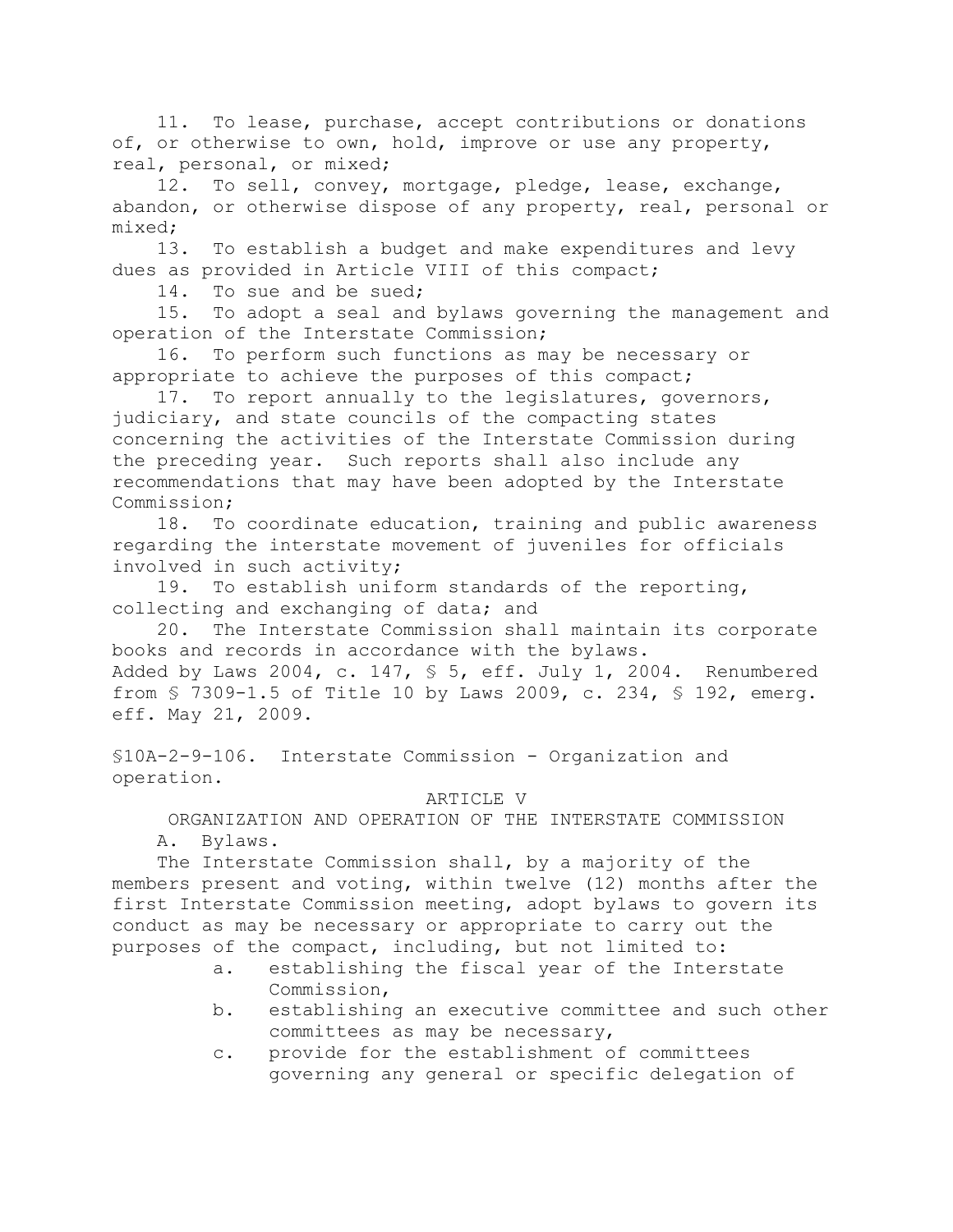any authority or function of the Interstate Commission,

- d. providing reasonable procedures for calling and conducting meetings of the Interstate Commission, and ensuring reasonable notice of each such meeting,
- e. establishing the titles and responsibilities of the officers of the Interstate Commission,
- f. providing a mechanism for concluding the operations of the Interstate Commission and the return of any surplus funds that may exist upon the termination of the Compact after the payment and/or reserving of all of its debts and obligations,
- g. providing "start-up" rules for initial administration of the compact, and
- h. establishing standards and procedures for compliance and technical assistance in carrying out the compact.
- B. Officers and staff.

1. The Interstate Commission shall, by a majority of the members, elect annually from among its members a chairperson and a vice-chairperson, each of whom shall have such authority and duties as may be specified in the bylaws. The chairperson or, in the chairperson's absence or disability, the vice-chairperson shall preside at all meetings of the Interstate Commission. The officers so elected shall serve without compensation or remuneration from the Interstate Commission; provided that, subject to the availability of budgeted funds, the officers shall be reimbursed for any ordinary and necessary costs and expenses incurred by them in the performance of their duties and responsibilities as officers of the Interstate Commission.

2. The Interstate Commission shall, through its executive committee, appoint or retain an executive director for such period, upon such terms and conditions and for such compensation as the Interstate Commission may deem appropriate. The executive director shall serve as secretary to the Interstate Commission, but shall not be a Member and shall hire and supervise such other staff as may be authorized by the Interstate Commission.

C. Qualified immunity, defense and indemnification.

1. The Interstate Commission's executive director and employees shall be immune from suit and liability, either personally or in their official capacity, for any claim for damage to or loss of property or personal injury or other civil liability caused or arising out of or relating to any actual or alleged act, error, or omission that occurred, or that such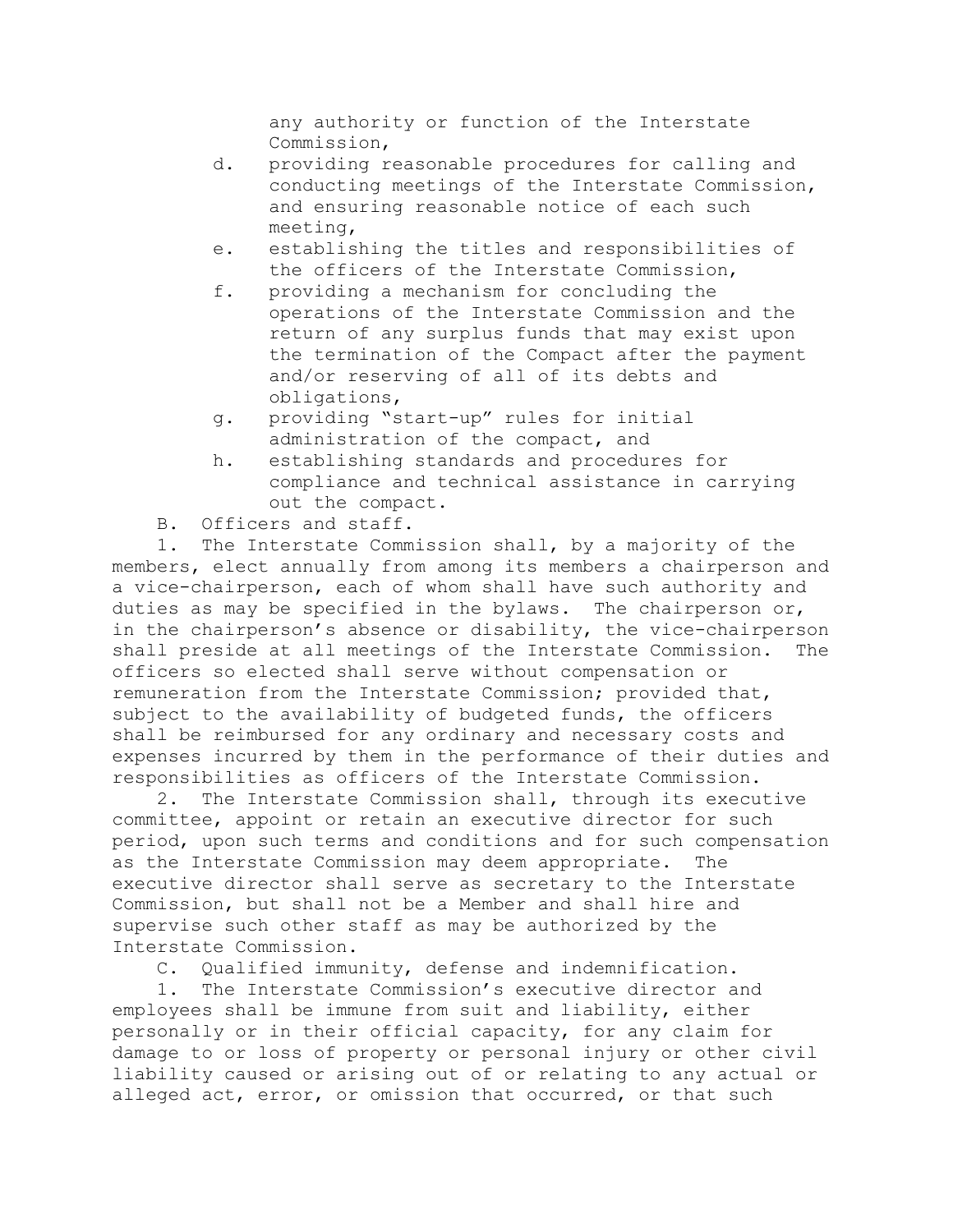person had a reasonable basis for believing occurred within the scope of Interstate Commission employment, duties, or responsibilities; provided, that any such person shall not be protected from suit or liability for any damage, loss, injury, or liability caused by the intentional or willful and wanton misconduct of any such person.

2. The liability of any commissioner, or the employee or agent of a commissioner, acting within the scope of such person's employment or duties for acts, errors, or omissions occurring within such person's state may not exceed the limits of liability set forth under the Constitution and laws of that state for state officials, employees, and agents. Nothing in this subsection shall be construed to protect any such person from suit or liability for any damage, loss, injury, or liability caused by the intentional or willful and wanton misconduct of any such person.

3. The Interstate Commission shall defend the executive director or the employees or representatives of the Interstate Commission and, subject to the approval of the Attorney General of the state represented by any commissioner of a compacting state, shall defend such commissioner or the commissioner's representatives or employees in any civil action seeking to impose liability arising out of any actual or alleged act, error or omission that occurred within the scope of Interstate Commission employment, duties or responsibilities, or that the defendant had a reasonable basis for believing occurred within the scope of Interstate Commission employment, duties, or responsibilities, provided that the actual or alleged act, error, or omission did not result from intentional or willful and wanton misconduct on the part of such person.

4. The Interstate Commission shall indemnify and hold the commissioner of a compacting state, or the commissioner's representatives or employees, or the Interstate Commission's representatives or employees, harmless in the amount of any settlement or judgment obtained against such persons arising out of any actual or alleged act, error, or omission that occurred within the scope of Interstate Commission employment, duties, or responsibilities, or that such persons had a reasonable basis for believing occurred within the scope of Interstate Commission employment, duties, or responsibilities, provided that the actual or alleged act, error, or omission did not result from intentional or willful and wanton misconduct on the part of such persons.

Added by Laws 2004, c. 147, § 6, eff. July 1, 2004. Renumbered from § 7309-1.6 of Title 10 by Laws 2009, c. 234, § 192, emerg. eff. May 21, 2009.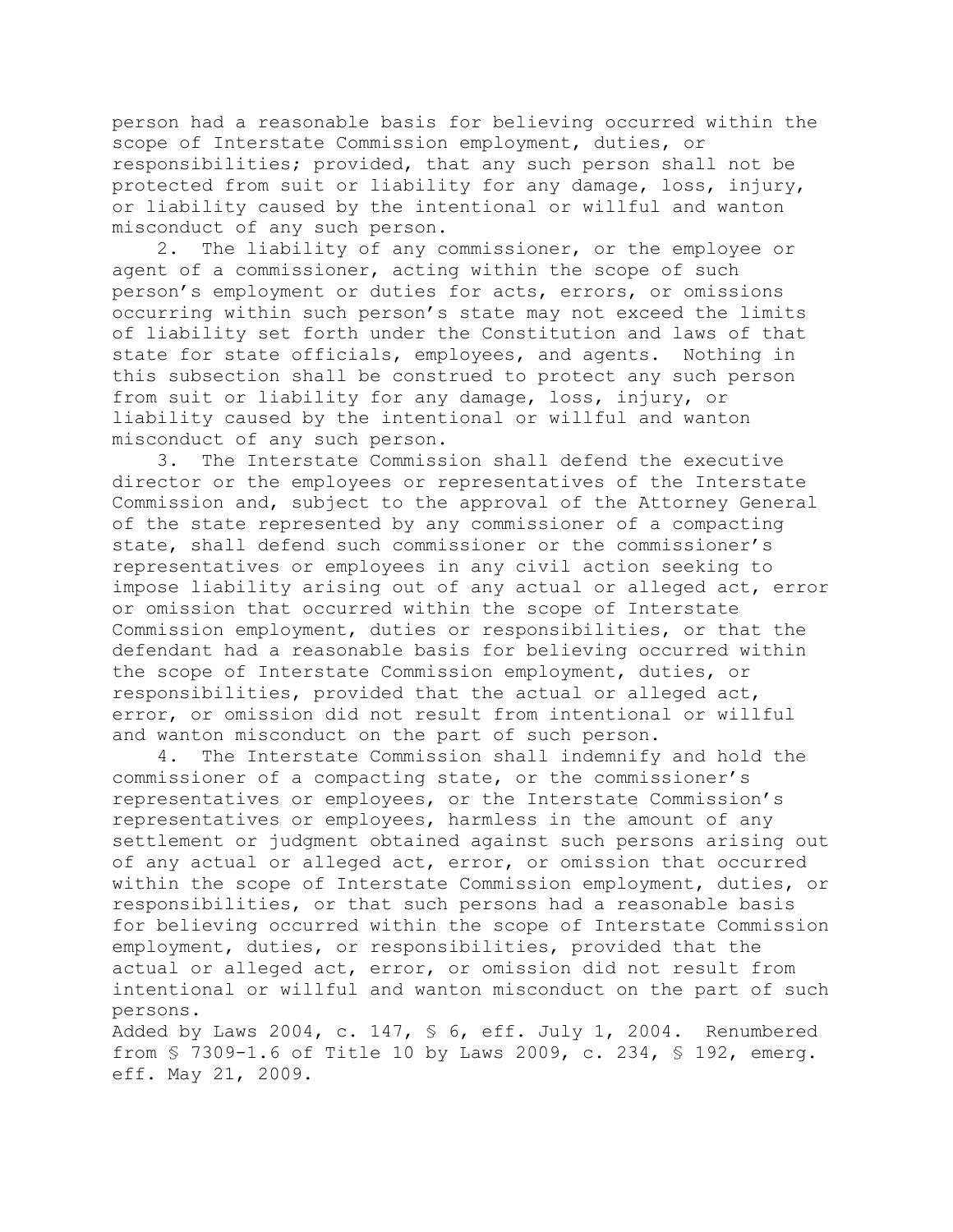## §10A-2-9-107. Interstate Commission - Rulemaking. ARTICLE VI

RULEMAKING FUNCTIONS OF THE INTERSTATE COMMISSION A. The Interstate Commission shall promulgate and publish rules in order to effectively and efficiently achieve the purposes of the compact.

B. Rulemaking shall occur pursuant to the criteria set forth in this article and the bylaws and rules adopted pursuant thereto. Such rulemaking shall substantially conform to the principles of the "Model State Administrative Procedures Act", 1981 Act, Uniform Laws Annotated, Vol. 15, p.1 (2000), or such other administrative procedures act, as the Interstate Commission deems appropriate consistent with due process requirements under the U.S. Constitution as now or hereafter interpreted by the U.S. Supreme Court. All rules and amendments shall become binding as of the date specified, as published with the final version of the rule as approved by the Interstate Commission.

C. When promulgating a rule, the Interstate Commission shall, at a minimum:

1. Publish the proposed rule's entire text stating the reason(s) for that proposed rule;

2. Allow and invite any and all persons to submit written data, facts, opinions and arguments, which information shall be added to the record, and be made publicly available;

3. Provide an opportunity for an informal hearing if petitioned by ten (10) or more persons; and

4. Promulgate a final rule and its effective date, if appropriate, based on input from state or local officials, or interested parties.

D. Allow, not later than sixty (60) days after a rule is promulgated, any interested person to file a petition in the United States District Court for the District of Columbia or in the Federal District Court where the Interstate Commission's principal office is located for judicial review of such rule. If the court finds that the Interstate Commission's action is not supported by substantial evidence in the rulemaking record, the court shall hold the rule unlawful and set it aside. For purposes of this subsection, evidence is substantial if it would be considered substantial evidence under the Model State Administrative Procedures Act.

E. If a majority of the legislatures of the compacting states rejects a rule, those states may, by enactment of a statute or resolution in the same manner used to adopt the compact, cause that such rule shall have no further force and effect in any compacting state.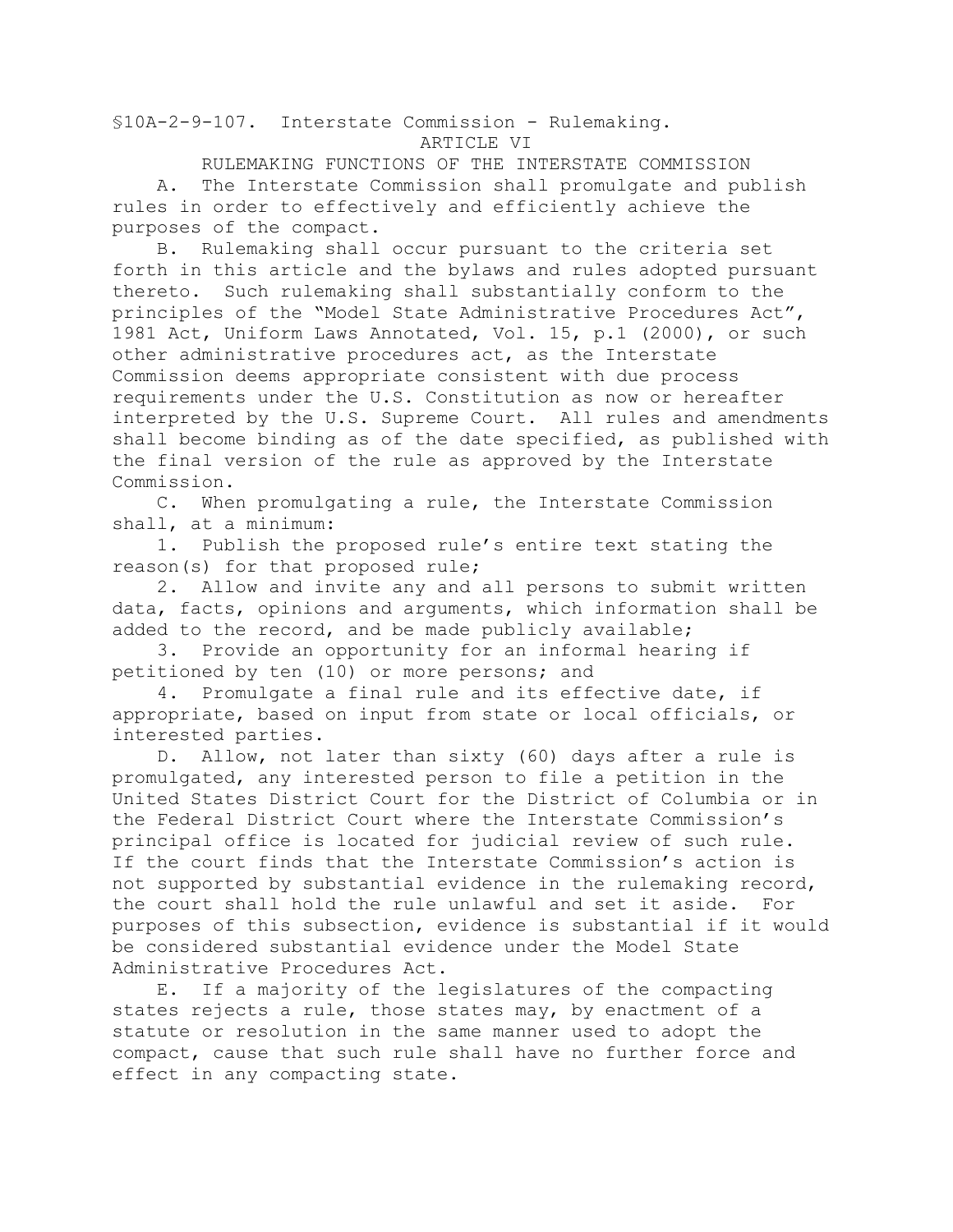F. The existing rules governing the operation of the Interstate Compact on Juveniles superceded by this act shall be null and void twelve (12) months after the first meeting of the Interstate Commission created hereunder.

G. Upon determination by the Interstate Commission that a state-of-emergency exists, it may promulgate an emergency rule which shall become effective immediately upon adoption, provided that the usual rulemaking procedures provided hereunder shall be retroactively applied to said rule as soon as reasonably possible, but no later than ninety (90) days after the effective date of the emergency rule.

Added by Laws 2004, c. 147, § 7, eff. July 1, 2004. Renumbered from § 7309-1.7 of Title 10 by Laws 2009, c. 234, § 192, emerg. eff. May 21, 2009.

§10A-2-9-108. Interstate Commission - Oversight, enforcement and dispute resolution.

ARTICLE VII

OVERSIGHT, ENFORCEMENT AND DISPUTE

RESOLUTION BY THE INTERSTATE COMMISSION

A. Oversight.

1. The Interstate Commission shall oversee the administration and operations of the interstate movement of juveniles subject to this compact in the compacting states and shall monitor such activities being administered in noncompacting states which may significantly affect compacting states.

2. The courts and executive agencies in each compacting state shall enforce this compact and shall take all actions necessary and appropriate to effectuate the compact's purposes and intent. The provisions of this compact and the rules promulgated hereunder shall be received by all the judges, public officers, commissions, and departments of the state government as evidence of the authorized statute and administrative rules. All courts shall take judicial notice of the compact and the rules. In any judicial or administrative proceeding in a compacting state pertaining to the subject matter of this compact which may affect the powers, responsibilities or actions of the Interstate Commission, it shall be entitled to receive all service of process in any such proceeding, and shall have standing to intervene in the proceeding for all purposes.

B. Dispute resolution.

1. The compacting states shall report to the Interstate Commission on all issues and activities necessary for the administration of the compact as well as issues and activities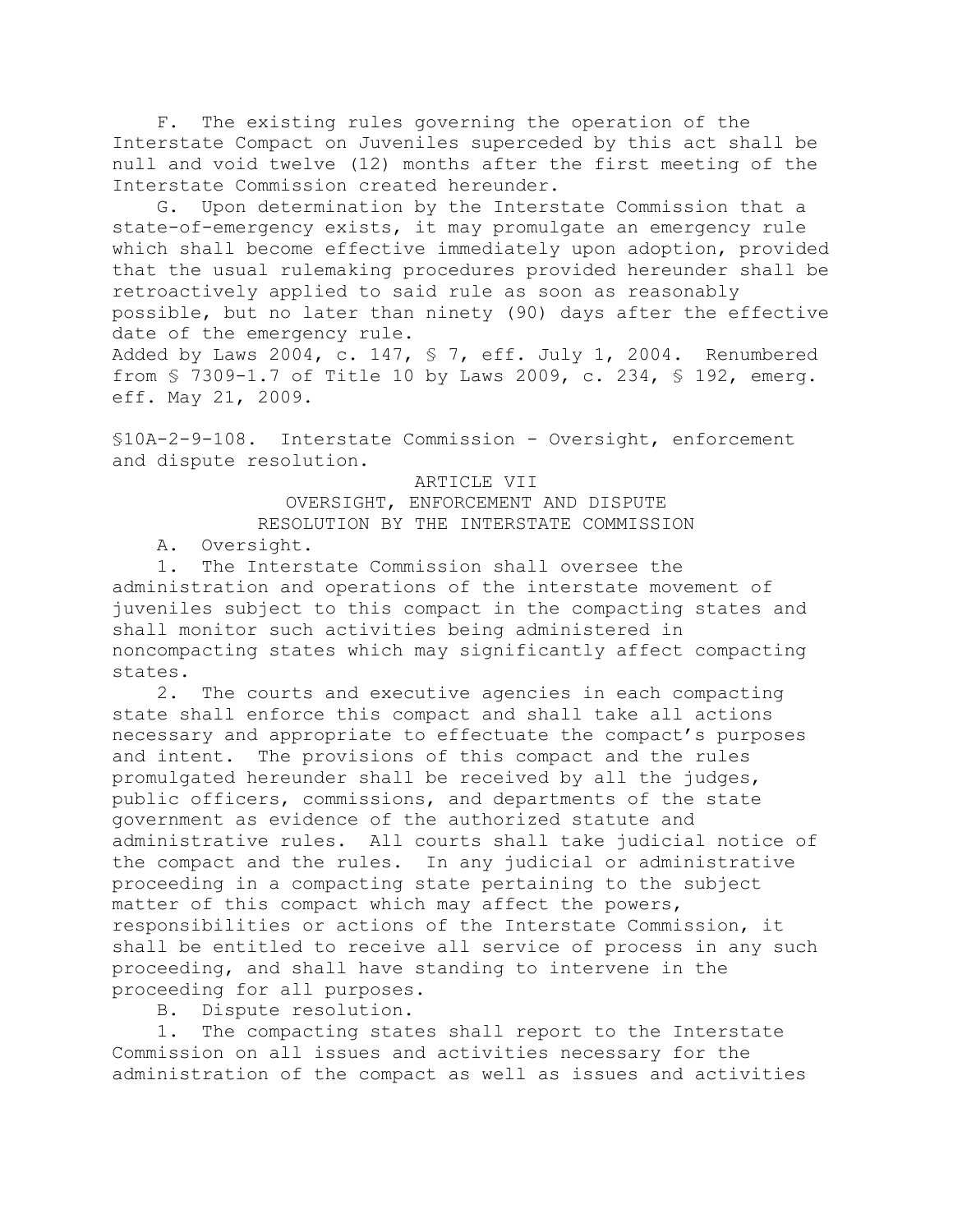pertaining to compliance with the provisions of the compact and its bylaws and rules.

2. The Interstate Commission shall attempt, upon the request of a compacting state, to resolve any disputes or other issues which are subject to the compact and which may arise among compacting states and between compacting and noncompacting states. The Interstate Commission shall promulgate a rule providing for both mediation and binding dispute resolution for disputes among the compacting states.

3. The Interstate Commission, in the reasonable exercise of its discretion, shall enforce the provisions and rules of this compact using any or all means set forth in Article XI of this compact.

Added by Laws 2004, c. 147, § 8, eff. July 1, 2004. Renumbered from § 7309-1.8 of Title 10 by Laws 2009, c. 234, § 192, emerg. eff. May 21, 2009.

§10A-2-9-109. Finance.

#### ARTICLE VIII

#### FINANCE

A. The Interstate Commission shall pay or provide for the payment of the reasonable expenses of its establishment, organization and ongoing activities.

B. The Interstate Commission shall levy on and collect an annual assessment from each compacting state to cover the cost of the internal operations and activities of the Interstate Commission and its staff which must be in a total amount sufficient to cover the Interstate Commission's annual budget as approved each year. The aggregate annual assessment amount shall be allocated based upon a formula to be determined by the Interstate Commission, taking into consideration the population of each compacting state and the volume of interstate movement of juveniles in each compacting state and shall promulgate a rule binding upon all compacting states which governs said assessment.

C. The Interstate Commission shall not incur any obligations of any kind prior to securing the funds adequate to meet the same; nor shall the Interstate Commission pledge the credit of any of the compacting states, except by and with the authority of the compacting state.

D. The Interstate Commission shall keep accurate accounts of all receipts and disbursements. The receipts and disbursements of the Interstate Commission shall be subject to the audit and accounting procedures established under its bylaws. However, all receipts and disbursements of funds handled by the Interstate Commission shall be audited yearly by a certified or licensed public accountant and the report of the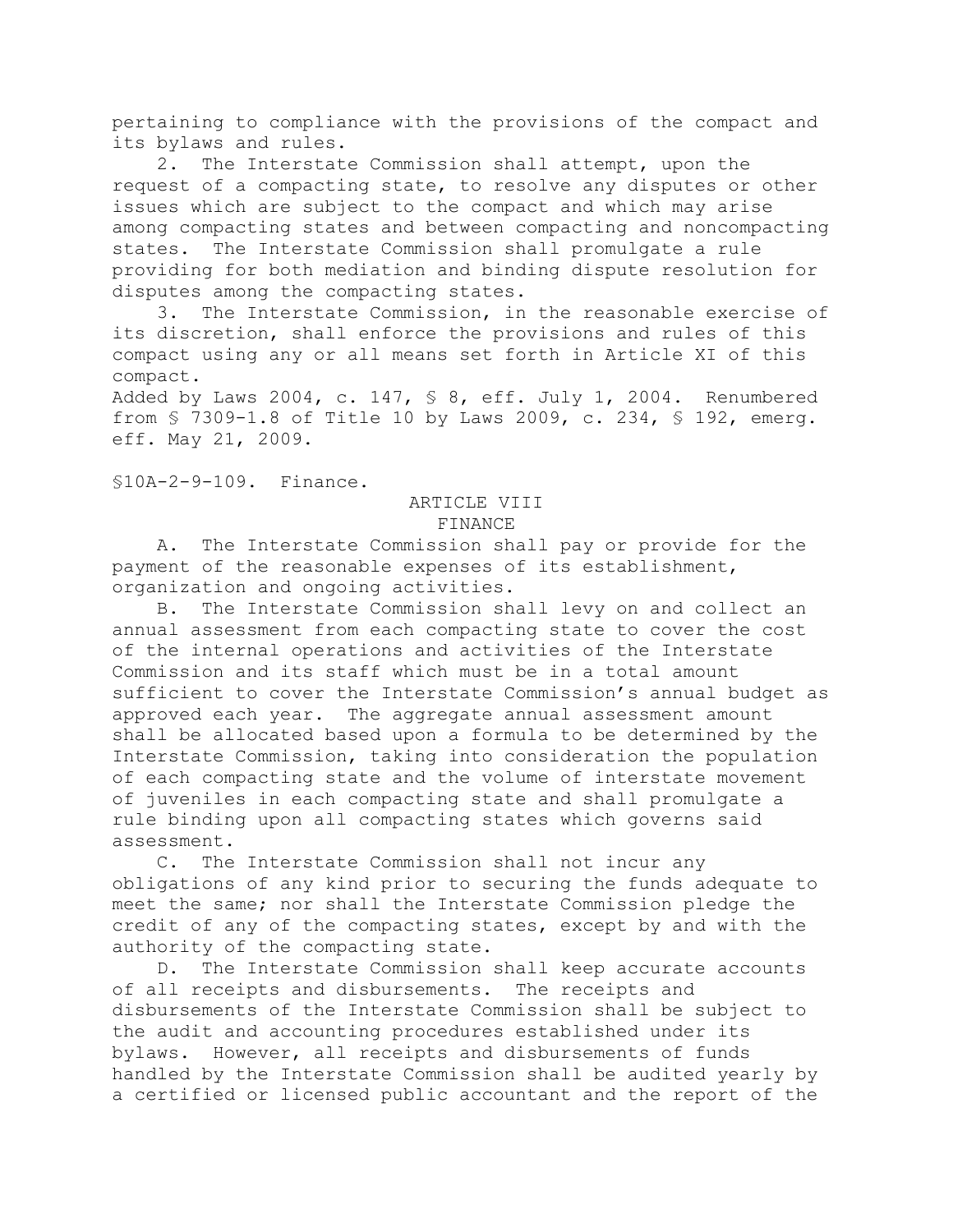audit shall be included in and become part of the annual report of the Interstate Commission. Added by Laws 2004, c. 147, § 9, eff. July 1, 2004. Renumbered from § 7309-1.9 of Title 10 by Laws 2009, c. 234, § 192, emerg. eff. May 21, 2009.

§10A-2-9-110. State Council.

# ARTICLE IX

THE STATE COUNCIL

Each member state shall create a State Council for Interstate Juvenile Supervision. While each state may determine the membership of its own state council, its membership must include at least one representative from the legislative, judicial, and executive branches of government, victims groups, and the compact administrator, deputy compact administrator or designee. Each compacting state retains the right to determine the qualifications of the compact administrator or deputy compact administrator. Each state council will advise and may exercise oversight and advocacy concerning that state's participation in Interstate Commission activities and other duties as may be determined by that state including, but not limited to, development of policy concerning operations and procedures of the compact within that state. Added by Laws 2004, c. 147, § 10, eff. July 1, 2004. Renumbered from § 7309-1.10 of Title 10 by Laws 2009, c. 234, § 192, emerg. eff. May 21, 2009.

## §10A-2-9-111. Compacting states - Effective date - Amendment. ARTICLE X

COMPACTING STATES, EFFECTIVE DATE AND AMENDMENT A. Any state, the District of Columbia (or its designee), the Commonwealth of Puerto Rico, the U.S. Virgin Islands, Guam, American Samoa, and the Northern Marianas Islands as defined in Article II of this compact is eligible to become a compacting state.

B. The compact shall become effective and binding upon legislative enactment of the compact into law by no less than thirty-five of the states. The initial effective date shall be the later of July 1, 2004, or upon enactment into law by the thirty-fifth jurisdiction. Thereafter it shall become effective and binding as to any other compacting state upon enactment of the compact into law by that state. The governors of nonmember states or their designees shall be invited to participate in the activities of the Interstate Commission on a nonvoting basis prior to adoption of the compact by all states and territories of the United States.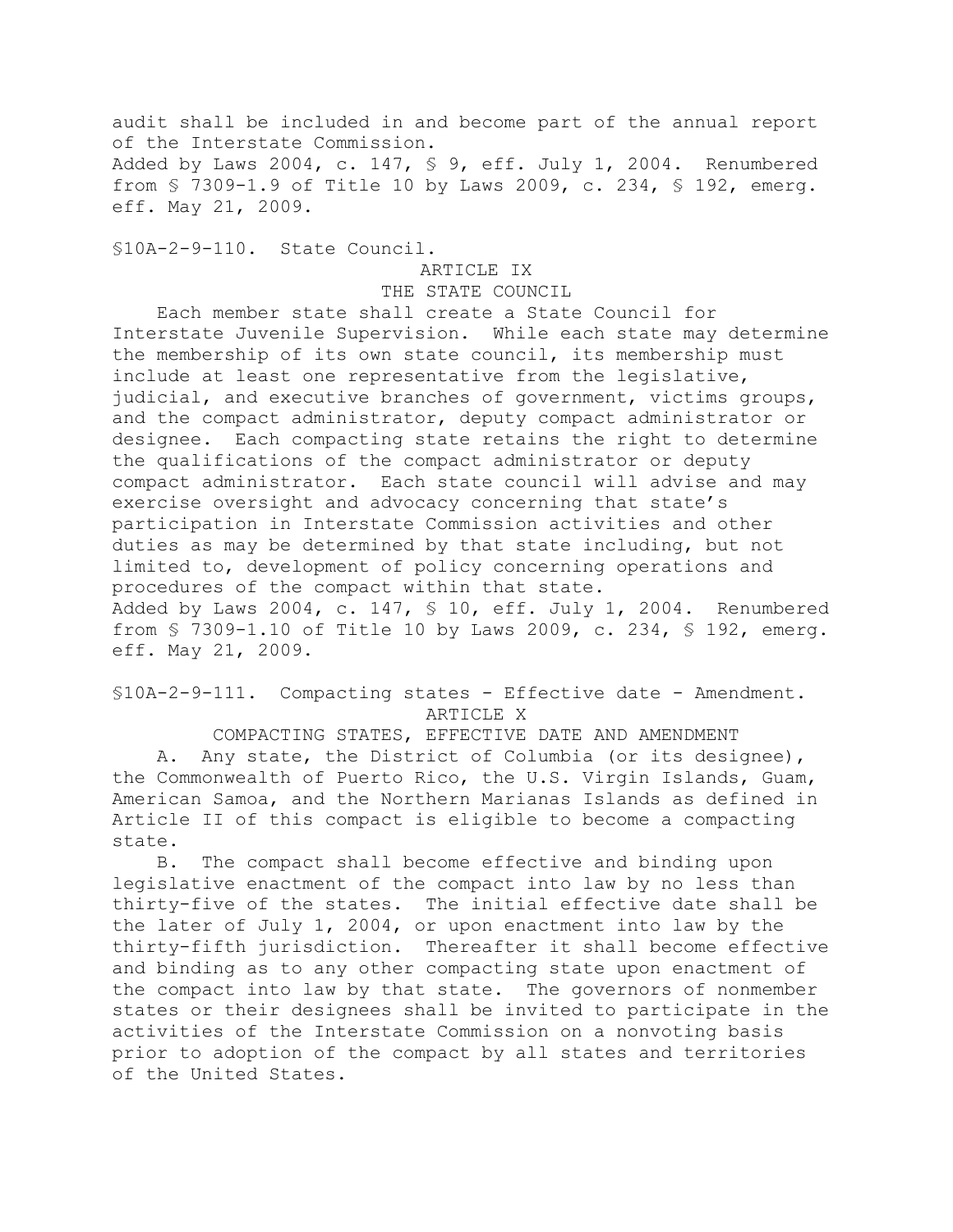C. The Interstate Commission may propose amendments to the compact for enactment by the compacting states. No amendment shall become effective and binding upon the Interstate Commission and the compacting states unless and until it is enacted into law by unanimous consent of the compacting states. Added by Laws 2004, c. 147, § 11, eff. July 1, 2004. Renumbered from § 7309-1.11 of Title 10 by Laws 2009, c. 234, § 192, emerg. eff. May 21, 2009.

§10A-2-9-112. Withdrawal - Default - Termination - Judicial enforcement.

#### ARTICLE XI

WITHDRAWAL, DEFAULT, TERMINATION AND JUDICIAL ENFORCEMENT A. Withdrawal.

1. Once effective, the compact shall continue in force and remain binding upon each and every compacting state; provided that a compacting state may withdraw from the compact by specifically repealing the statute which enacted the compact into law.

2. The effective date of withdrawal is the effective date of the repeal.

3. The withdrawing state shall immediately notify the chairperson of the Interstate Commission in writing upon the introduction of legislation repealing this compact in the withdrawing state. The Interstate Commission shall notify the other compacting states of the withdrawing state's intent to withdraw within sixty (60) days of its receipt thereof.

4. The withdrawing state is responsible for all assessments, obligations and liabilities incurred through the effective date of withdrawal, including any obligations, the performance of which extend beyond the effective date of withdrawal.

5. Reinstatement following withdrawal of any compacting state shall occur upon the withdrawing state reenacting the compact or upon such later date as determined by the Interstate Commission.

B. Technical assistance, fines, suspension, termination and default.

1. If the Interstate Commission determines that any compacting state has at any time defaulted in the performance of any of its obligations or responsibilities under this compact, or the bylaws or duly promulgated rules, the Interstate Commission may impose any or all of the following penalties:

- a. remedial training and technical assistance as
	- directed by the Interstate Commission,
- b. alternative dispute resolution,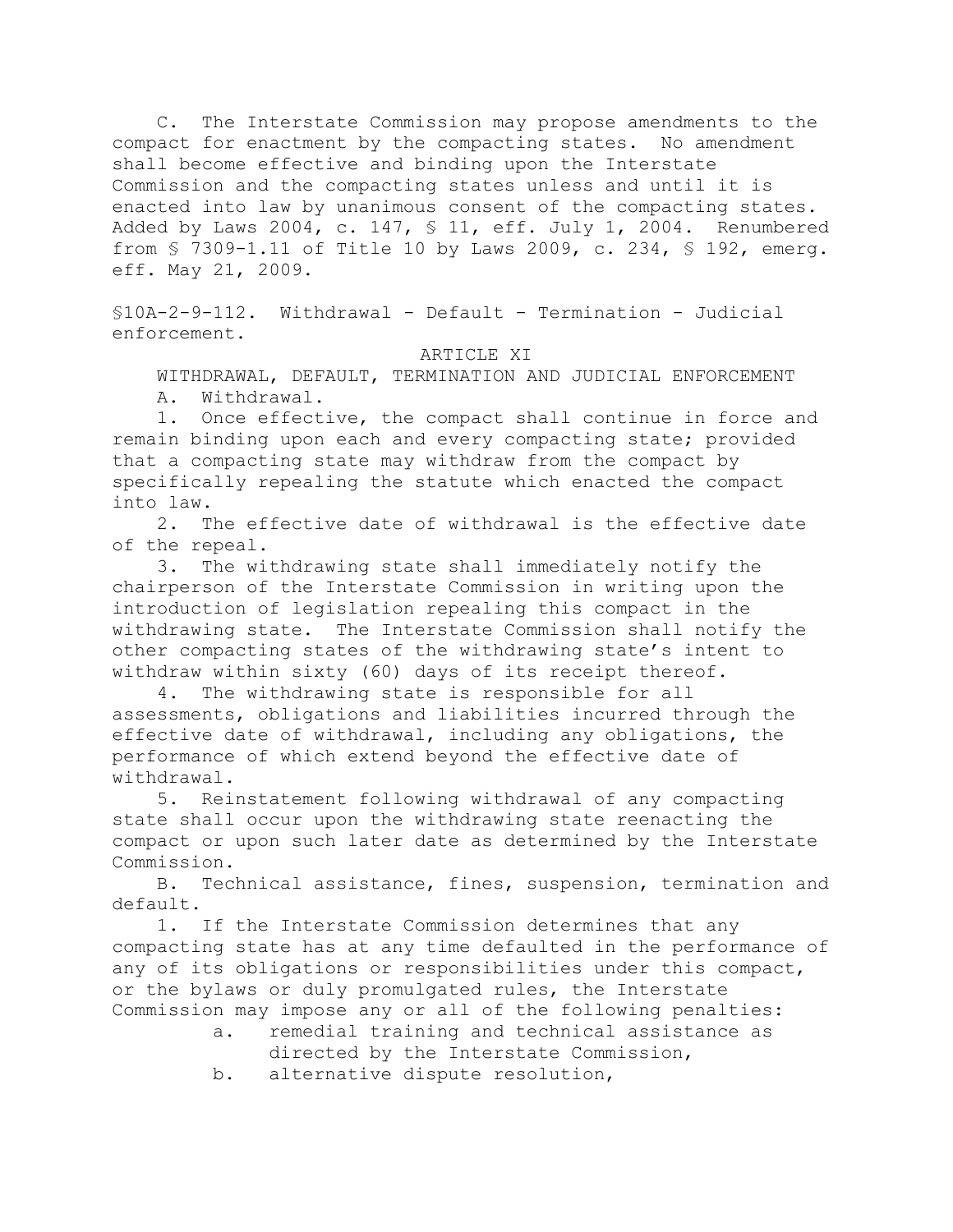- c. fines, fees, and costs in such amounts as are deemed to be reasonable as fixed by the Interstate Commission, and
- d. suspension or termination of membership in the compact, which shall be imposed only after all other reasonable means of securing compliance under the bylaws and rules have been exhausted and the Interstate Commission has therefore determined that the offending state is in default. Immediate notice of suspension shall be given by the Interstate Commission to the Governor, the Chief Justice or the Chief Judicial Officer of the state, the majority and minority leaders of the defaulting state's legislature, and the state council. The grounds for default include, but are not limited to, failure of a compacting state to perform such obligations or responsibilities imposed upon it by this compact, the bylaws, or duly promulgated rules and any other grounds designated in Interstate Commission bylaws and rules. The Interstate Commission shall immediately notify the defaulting state in writing of the penalty imposed by the Interstate Commission and of the default pending a cure of the default. The Interstate Commission shall stipulate the conditions and the time period within which the defaulting state must cure its default. If the defaulting state fails to cure the default within the time period specified by the Interstate Commission, the defaulting state shall be terminated from the compact upon an affirmative vote of a majority of the compacting states and all rights, privileges and benefits conferred by this compact shall be terminated from the effective date of termination.

2. Within sixty (60) days of the effective date of termination of a defaulting state, the Interstate Commission shall notify the Governor, the Chief Justice or Chief Judicial Officer, the Majority and Minority Leaders of the defaulting state's legislature, and the state council of such termination.

3. The defaulting state is responsible for all assessments, obligations and liabilities incurred through the effective date of termination including any obligations, the performance of which extends beyond the effective date of termination.

4. The Interstate Commission shall not bear any costs relating to the defaulting state unless otherwise mutually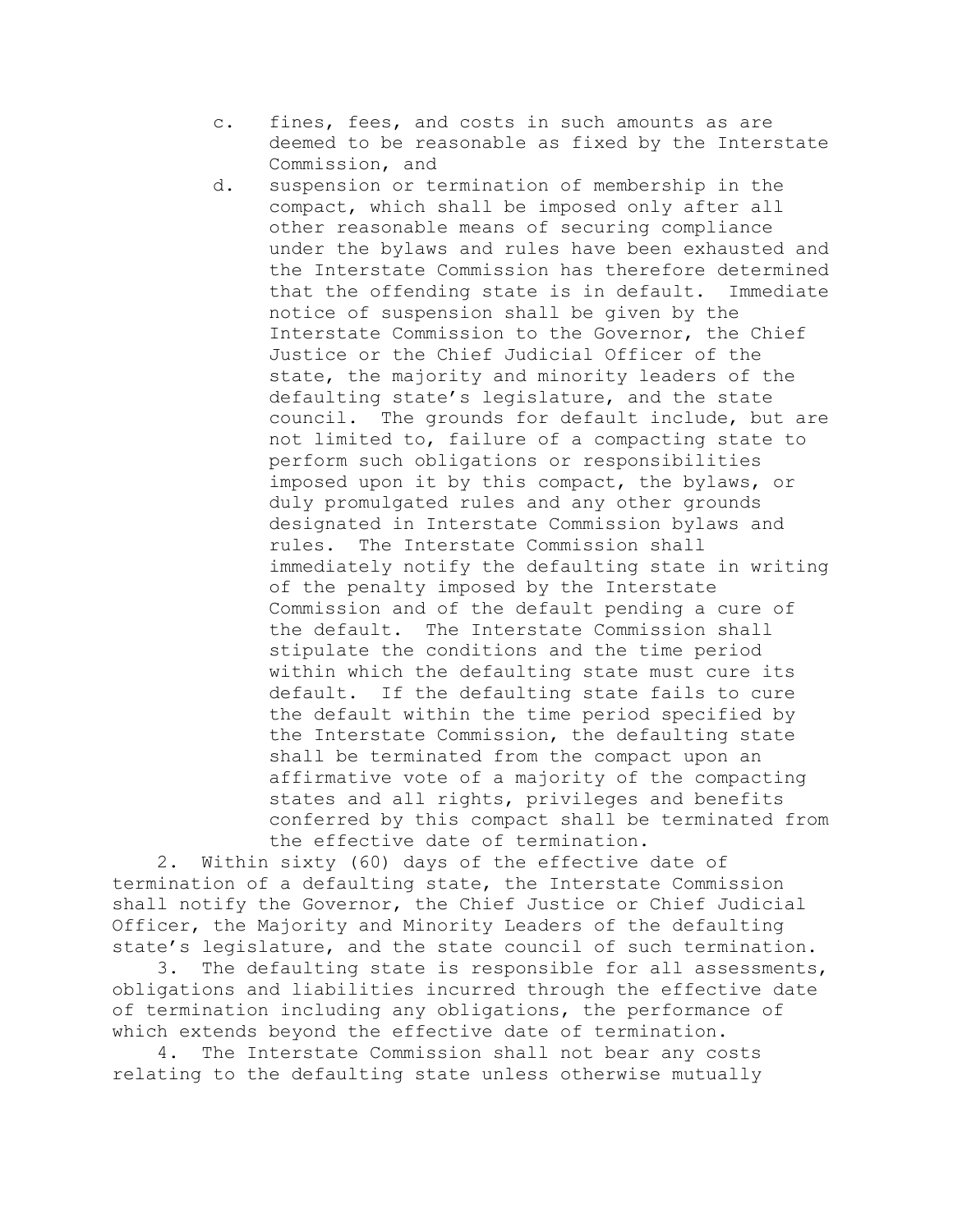agreed upon in writing between the Interstate Commission and the defaulting state.

5. Reinstatement following termination of any compacting state requires both a reenactment of the compact by the defaulting state and the approval of the Interstate Commission pursuant to the rules.

C. Judicial enforcement.

The Interstate Commission may, by majority vote of the members, initiate legal action in the United States District Court for the District of Columbia or, at the discretion of the Interstate Commission, in the federal district where the Interstate Commission has its offices, to enforce compliance with the provisions of the compact, its duly promulgated rules and bylaws, against any compacting state in default. In the event judicial enforcement is necessary the prevailing party shall be awarded all costs of such litigation including reasonable attorneys fees.

D. Dissolution of compact.

1. The compact dissolves effective upon the date of the withdrawal or default of the compacting state, which reduces membership in the compact to one compacting state.

2. Upon the dissolution of this compact, the compact becomes null and void and shall be of no further force or effect, and the business and affairs of the Interstate Commission shall be concluded and any surplus funds shall be distributed in accordance with the bylaws. Added by Laws 2004, c. 147,  $\frac{1}{2}$ , eff. July 1, 2004. Renumbered from § 7309-1.12 of Title 10 by Laws 2009, c. 234, § 192, emerg. eff. May 21, 2009.

§10A-2-9-113. Severability and construction.

ARTICLE XII

SEVERABILITY AND CONSTRUCTION

A. The provisions of this compact shall be severable, and if any phrase, clause, sentence or provision is deemed unenforceable, the remaining provisions of the compact shall be enforceable.

B. The provisions of this compact shall be liberally construed to effectuate its purposes. Added by Laws 2004, c. 147, § 13, eff. July 1, 2004. Renumbered from § 7309-1.13 of Title 10 by Laws 2009, c. 234, § 192, emerg. eff. May 21, 2009.

§10A-2-9-114. Binding effect - Other laws.

ARTICLE XIII

### BINDING EFFECT OF COMPACT AND OTHER LAWS

A. Other laws.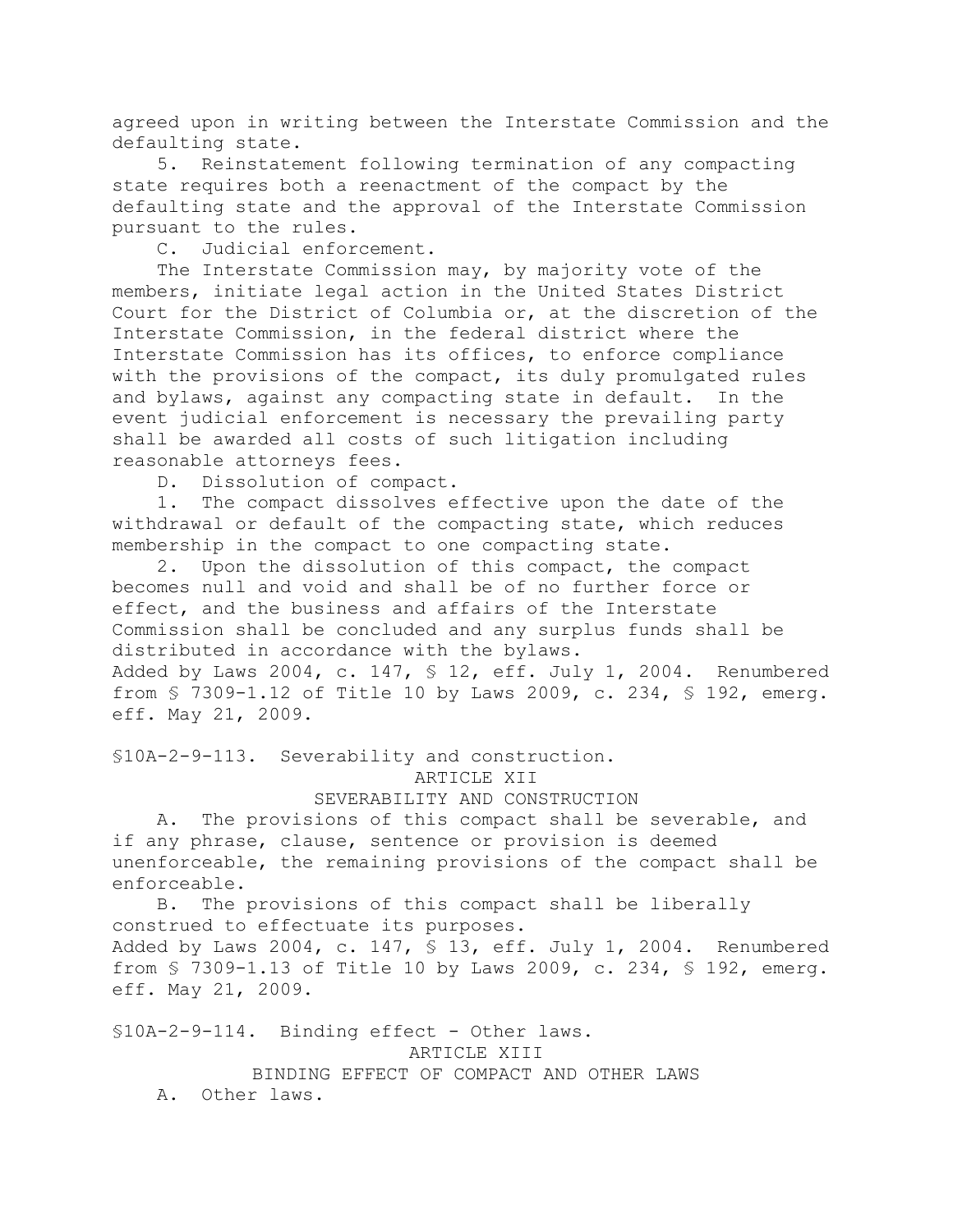1. Nothing herein prevents the enforcement of any other law of a compacting state that is not inconsistent with this compact.

2. All compacting states' laws other than state constitutions and other interstate compacts conflicting with this compact are superseded to the extent of the conflict.

B. Binding effect of compact.

1. All lawful actions of the Interstate Commission, including all rules and bylaws promulgated by the Interstate Commission, are binding upon the compacting states.

2. All agreements between the Interstate Commission and the compacting states are binding in accordance with their terms.

3. Upon the request of a party to a conflict over meaning or interpretation of Interstate Commission actions, and upon a majority vote of the compacting states, the Interstate Commission may issue advisory opinions regarding such meaning or interpretation.

4. In the event any provision of this compact exceeds the constitutional limits imposed on the legislature of any compacting state, the obligations, duties, powers or jurisdiction sought to be conferred by such provision upon the Interstate Commission shall be ineffective and such obligations, duties, powers or jurisdiction shall remain in the compacting state and shall be exercised by the agency thereof to which such obligations, duties, powers or jurisdiction are delegated by law in effect at the time this compact becomes effective. Added by Laws 2004, c. 147,  $$ 14$ , eff. July 1, 2004. Renumbered from § 7309-1.14 of Title 10 by Laws 2009, c. 234, § 192, emerg. eff. May 21, 2009.

§10A-2-9-115. Appointing authority - Compact administrator.

A. The Governor shall be the appointing authority pursuant to the Interstate Compact for Juveniles.

B. The Executive Director of the Office of Juvenile Affairs shall serve as the Compact Administrator pursuant to the Interstate Compact for Juveniles. Added by Laws 2013, c. 368, § 1.

§10A-2-9-116. State Council for Interstate Juveniles Supervision.

A. Pursuant to the provisions set forth in Article IX of the Interstate Compact for Juveniles Act, Section 2-9-110 of Title 10A of the Oklahoma Statutes, there is hereby created the "State Council for Interstate Juvenile Supervision". The State Council for Interstate Juvenile Supervision shall consist of eleven (11) members as follows: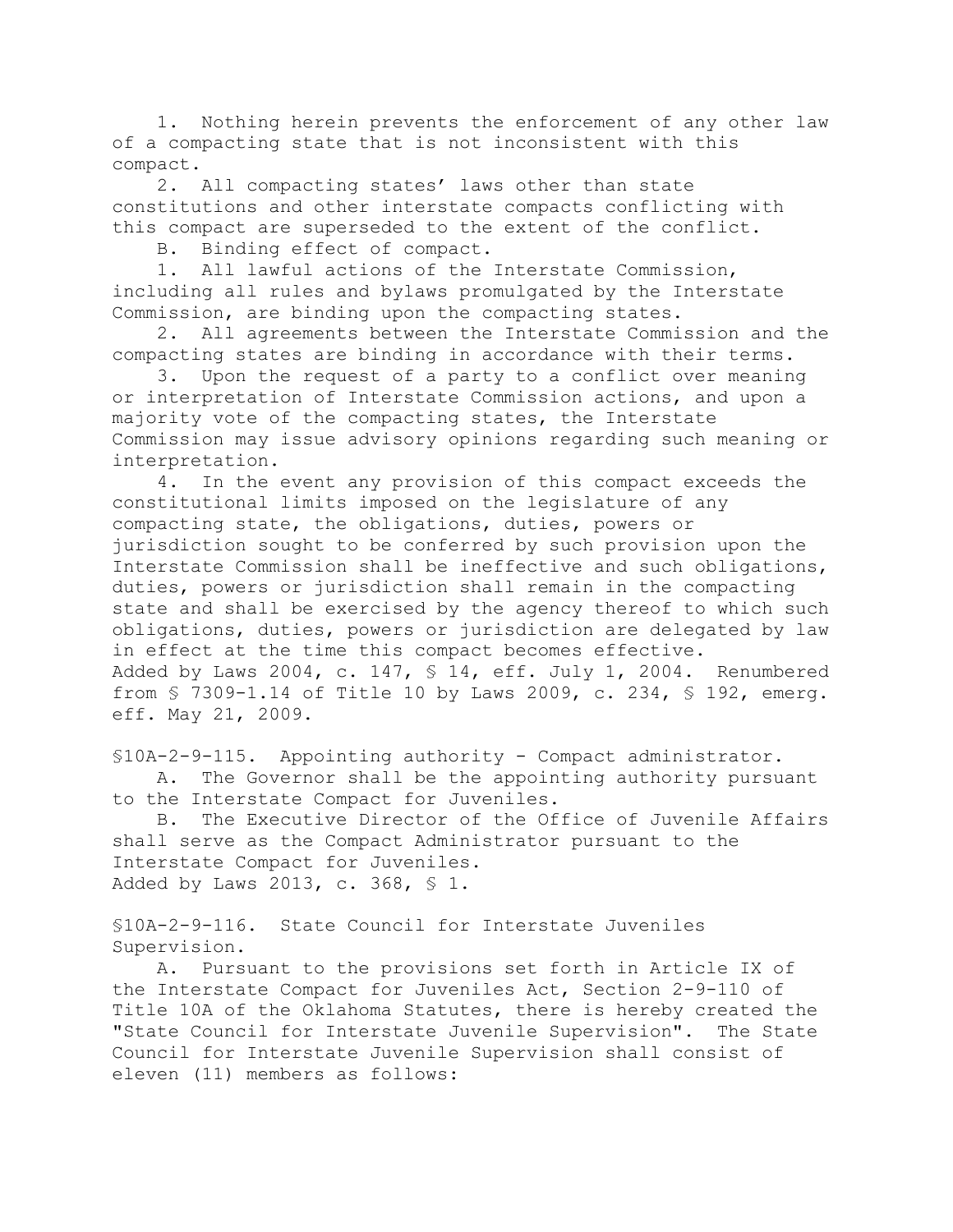1. One member shall be the Compact Administrator of the Interstate Compact for Juveniles;

2. Two members shall be presiding judges of a court having juvenile law jurisdiction to be appointed by the President of the Oklahoma Judicial Conference;

3. One member who is an employee of the Office of Juvenile Affairs to be appointed by the Executive Director of the Office of Juvenile Affairs;

4. One member who is an employee of the Department of Human Services to be appointed by the Director of Human Services;

5. One member of the Oklahoma House of Representatives to be appointed by the Speaker of the House of Representatives;

6. One member of the Oklahoma State Senate to be appointed by the President Pro Tempore of the State Senate;

7. One member representing an Oklahoma nonprofit victims organization to be appointed by the President Pro Tempore of the State Senate;

8. One member who is a district attorney or assistant district attorney who has experience in juvenile cases to be appointed by the Executive Coordinator of the District Attorneys Council;

9. One member who is a licensed, practicing attorney that regularly represents juveniles charged with crimes or delinquent acts to be appointed by the Executive Director of the Oklahoma Bar Association; and

10. One member representing an Oklahoma nonprofit youth services organization to be appointed by the Speaker of the House of Representatives.

B. Appointments to the state council shall be made by July 1, 2013. Members shall serve at the pleasure of their appointing authorities. Members appointed to the state council shall serve for terms of three (3) years. Any vacancies and unexpired terms shall be filled in the same manner as the original appointment and within sixty (60) days of the vacancy.

C. The state council may meet quarterly and at such other times as may be set by the Compact Administrator. The Compact Administrator or designee shall preside at all meetings of the state council. A majority of the members present at a meeting shall constitute a quorum to transact business and a majority present may act for the state council.

D. Members of the state council shall receive no compensation for their service, but may be reimbursed by their appointing authorities for their actual and necessary travel expenses.

E. The State Council for Interstate Juvenile Supervision shall advise and may exercise oversight and advocacy concerning the participation of Oklahoma in Interstate Commission